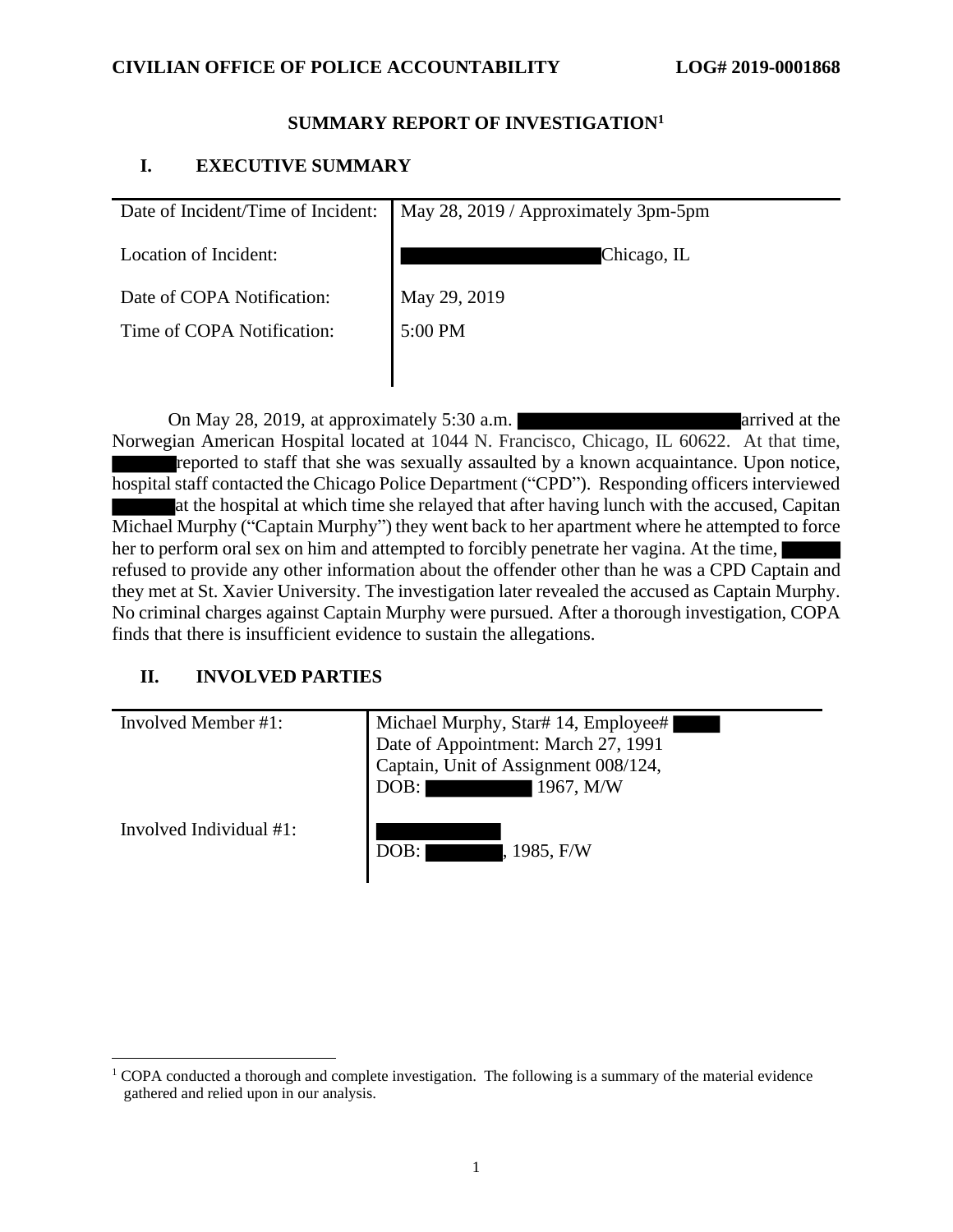| <b>Officer</b>        | <b>Allegation</b>                                                                                                                                                                                                                                      | Finding /<br><b>Recommendation</b> |
|-----------------------|--------------------------------------------------------------------------------------------------------------------------------------------------------------------------------------------------------------------------------------------------------|------------------------------------|
| <b>Michael Murphy</b> | 1. It is alleged on or about an unknown date<br>and time during the summer of 2015 at or<br>near the location of W.<br>St.,<br>Chicago, IL, the accused urinated on<br>foot without her consent<br>in violation of Rules $2 & 8$ .                     | Not Sustained                      |
|                       | 2. It is alleged that on or about May 28, 2019,<br>$W_{\cdot}$<br>St., Chicago, IL<br>at or near<br>at approximately 3:00pm -6:00 pm, the<br>accused used his body weight to hold<br>down on a bed without<br>her consent in violation of Rules 2 & 9. | <b>Not Sustained</b>               |
|                       | 3. It is alleged that on or about May 28, 2019,<br>at or near W. St., Chicago, IL<br>at approximately $3:00 \text{pm}$ -6:00 pm, the<br>accused attempted to place his penis inside<br>vagina without her<br>consent in violation of Rules 2 & 8.      | <b>Not Sustained</b>               |
|                       | 4. It is alleged that on or about May 28, 2019,<br>at or near W. St., Chicago, IL<br>at approximately 3:00pm -6:00 pm, the<br>accused pushed<br>towards his penis without her consent in<br>violation of Rules 2 & 9.                                  | <b>Not Sustained</b><br>head       |
|                       | It is alleged that on or about various<br>5.<br>unknown dates and times from 2014-2019<br>at various unknown locations the accused<br>made unwanted verbal sexual advances<br>in violation of<br>towards<br>Rules 2 & 8.                               | <b>Not Sustained</b>               |

# **III. ALLEGATIONS**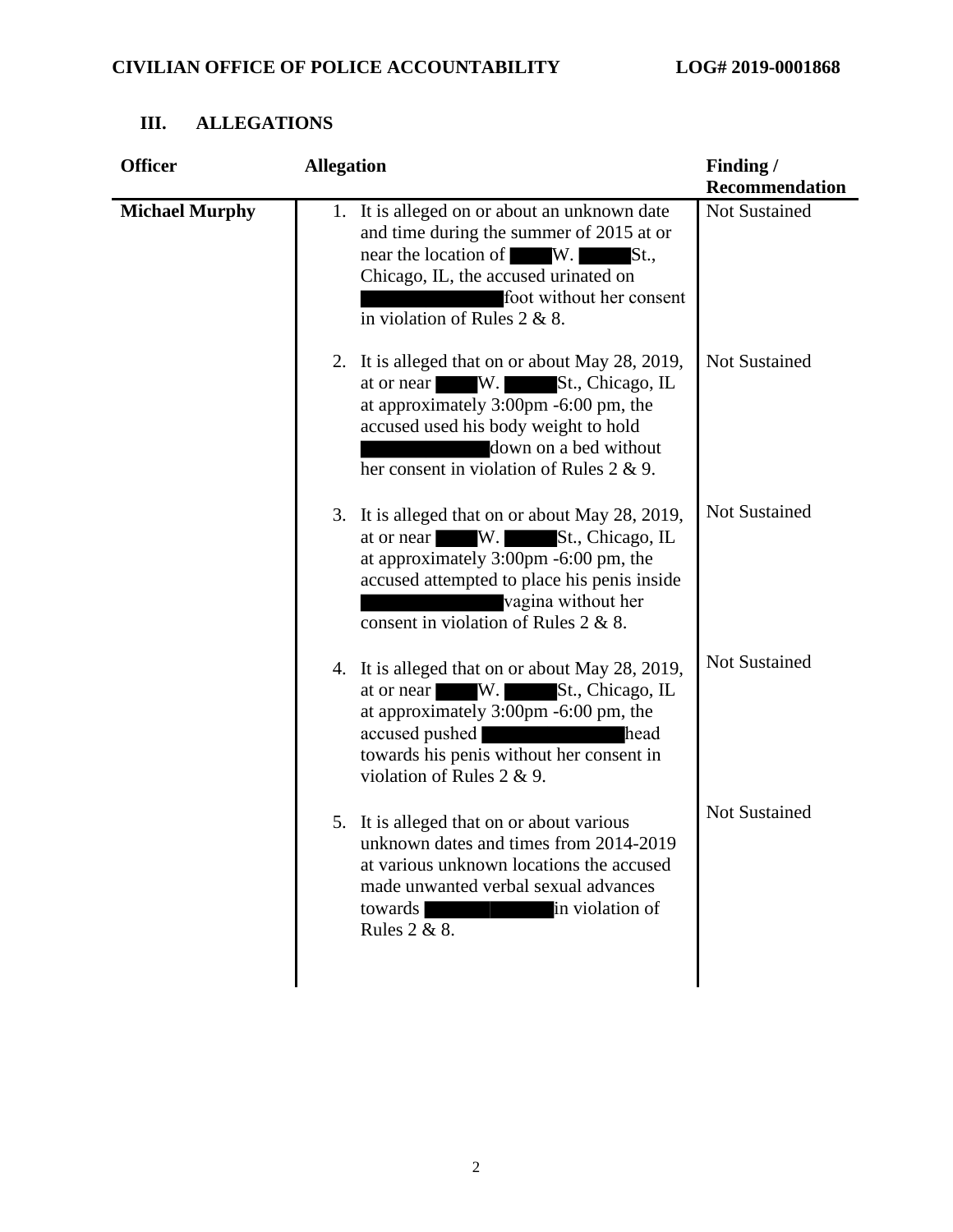### **IV. APPLICABLE RULES AND LAWS**

#### **Rules**

Rule 2- Any action or conduct which impeded the Department's efforts to achieve its policy and goals or brings discredit upon the Department.

Rule 8- Disrespect to or maltreatment of any person, while on or off duty.

Rule 9- Engaging in any unjustified verbal or physical altercation with any person while on or off duty.

# **V. INVESTIGATION**

### **a. Interviews**

On August 2, 2019,  $\blacksquare$  (provided a statement to COPA.<sup>3</sup> relayed that she and Captain Murphy met in 2013 while enrolled in an MBA graduate program at St. Xavier University and established a friendship. described their relationship as a friendship that gradually became closer, stating that eventually Captain Murphy had feelings for her beyond friendship and that those feelings were somewhat mutual.<sup>4</sup> Between 2013-2015, and Captain Murphy spent a lot of time together.

described Captain Murphy as an alcoholic and a womanizer. She also made allegations that he made multiple inappropriate and/or unwanted sexual advances/gestures towards her.<sup>5</sup> Ultimately, in 2018, Captain Murphy's offensive behavior had taken a toll on their relationship and decided to end their communication.

According to on May 28, 2019, Captain Murphy reached out to her to have lunch. Although they had not spoken much during the previous 9 months, she thought it would be beneficial to get out of the house, since she had been mourning the recent passing of her dog. The two agreed to meet at the Millard's Tavern, which was within walking distance of her residence. Upon their separate arrivals, the two proceeded to have lunch, conversed, and consumed alcoholic beverages. told investigators she had one shot and a beer, while Captain Murphy consumed multiple beers and a couple shots.

 $<sup>2</sup>$  Atts. 14 (Audio) and 15 (Transcript)</sup>

<sup>&</sup>lt;sup>3</sup> COPA attempted to conduct a second interview with **However**, was hesitant and unresponsive to COPA's requests.

 $4$  Att. 15 at 27 – 28, 34

<sup>5</sup> COPA determined which allegations were appropriate to serve based on the age of the allegations, the existence of corroborating evidence, the characterization of incidents as described by and the likelihood of being able to reach a Sustained or Exonerated finding, amongst other factors.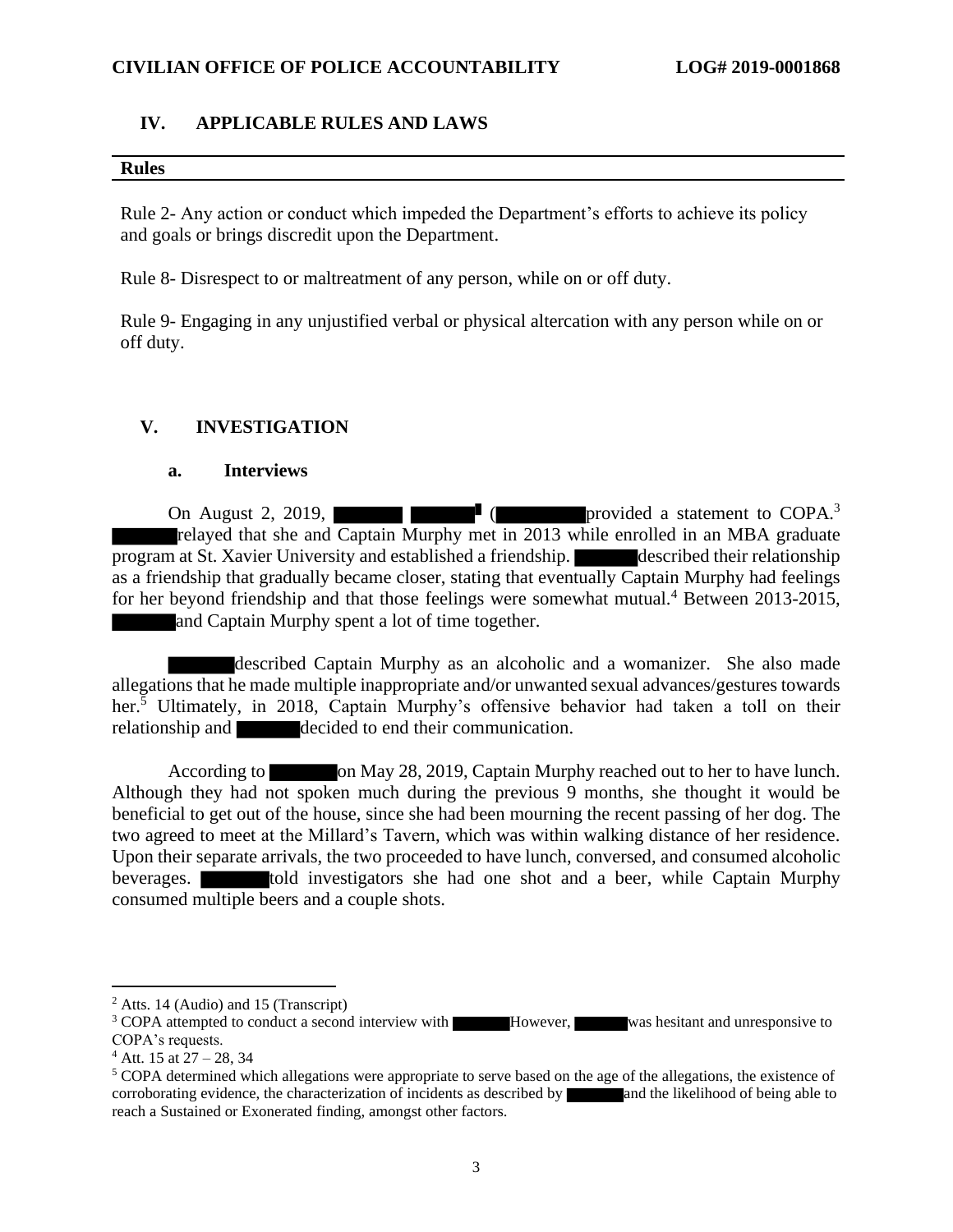After lunch, the two drove to apartment, where they sat in the living room on the couch and watched television. At some point, Captain Murphy had to use the restroom. Since the toilet seat was broken in the guest restroom, he used the one in the master suite.<sup>6</sup> While he was in the bathroom, also retreated to the master suite though she could not recall why.<sup>7</sup> Upon Captain Murphy's exit from the bathroom, was sitting on the edge of the bed. Captain Murphy approached her and "forcefully in some manner, [...] pushed [her] back to the bed."<sup>8</sup> felt that the pushed was not in "a violent" or "throwing" manner.<sup>9</sup> **landed on her** back and tried to "nudge [Captain Murphy] away."<sup>10</sup> described Captain Murphy as holding her down using his body weight, stating he "pinned her down  $[\dots]$ "<sup>11</sup> felt "trapped by the weight of him."<sup>12</sup> As he held her down, Captain Murphy attempted to vaginally penetrate her with his penis. **Felt Captain Murphy's penis touching her vagina but was not able to go** "all the way inside,"<sup>13</sup> as she noticed he was not aroused. Next, Captain Murphy ended up laying on his back and flipping over while he positioned her head towards his genitals. At that time, he rolled over on the bed, grabbed the back of her head, and directed her toward his penis to perform oral sex on him. Captain Murphy's penis did not enter her mouth and she was able to push him away, ultimately rolling and/or squirming off the bed. Subsequently, she told Captain Murphy to "get the fuck out!" After he left, he texted her "don't be a stranger."<sup>14</sup>

Shortly after the incident, called her friend, but he did not answer. **left** a message requesting that they meet later. She followed up with a text message to indicating that she had been taken advantage of by a cop.<sup>15</sup> Later that day, she spoke with and the two agreed to meet at a local bar named, "Matchbox." After leaving the bar and going back to her residence, she confided to that she was assaulted but hesitated to report it. After some discussion, convinced her to go to the hospital and accompanied her. Upon arrival at Norwegian American Hospital, she reported the assault, spoke with CPD, and received medical treatment. **The related that her treatment** included a rape kit.<sup>16</sup> Due to Captain Murphy's position with the Department and presumed ramifications, withheld the identity of the accused.<sup>17</sup> Following incident, participated in follow-up trauma informed therapy sessions.

Additionally, during her statement to COPA, related that over the course of their relationship, Captain Murphy made several unwanted sexual advances towards her.<sup>18</sup> Specifically, Captain Murphy sent her text messages and verbally related that he wanted to take nude photographs of her.<sup>19</sup> also described an incident during which Captain Murphy was at

<sup>6</sup> Id. at 6

<sup>7</sup> Id. at 39

<sup>8</sup> Id. at 6

<sup>&</sup>lt;sup>9</sup> Id. at 41

<sup>10</sup> Id. at 40 <sup>11</sup> Id. at 40

<sup>12</sup> Id. at 117

<sup>13</sup> Id. at 116

<sup>&</sup>lt;sup>14</sup> Att. 14 at 59:10-1:08:40 and Att. 15 at 21

<sup>15</sup> Att. 15 at 20

<sup>16</sup> Att. 14 at 1:12:40 and Att. 15 at 83

<sup>17</sup> Id. at. 120

<sup>&</sup>lt;sup>18</sup> Att. 14 at 20:35

<sup>19</sup> Att. 15 at 62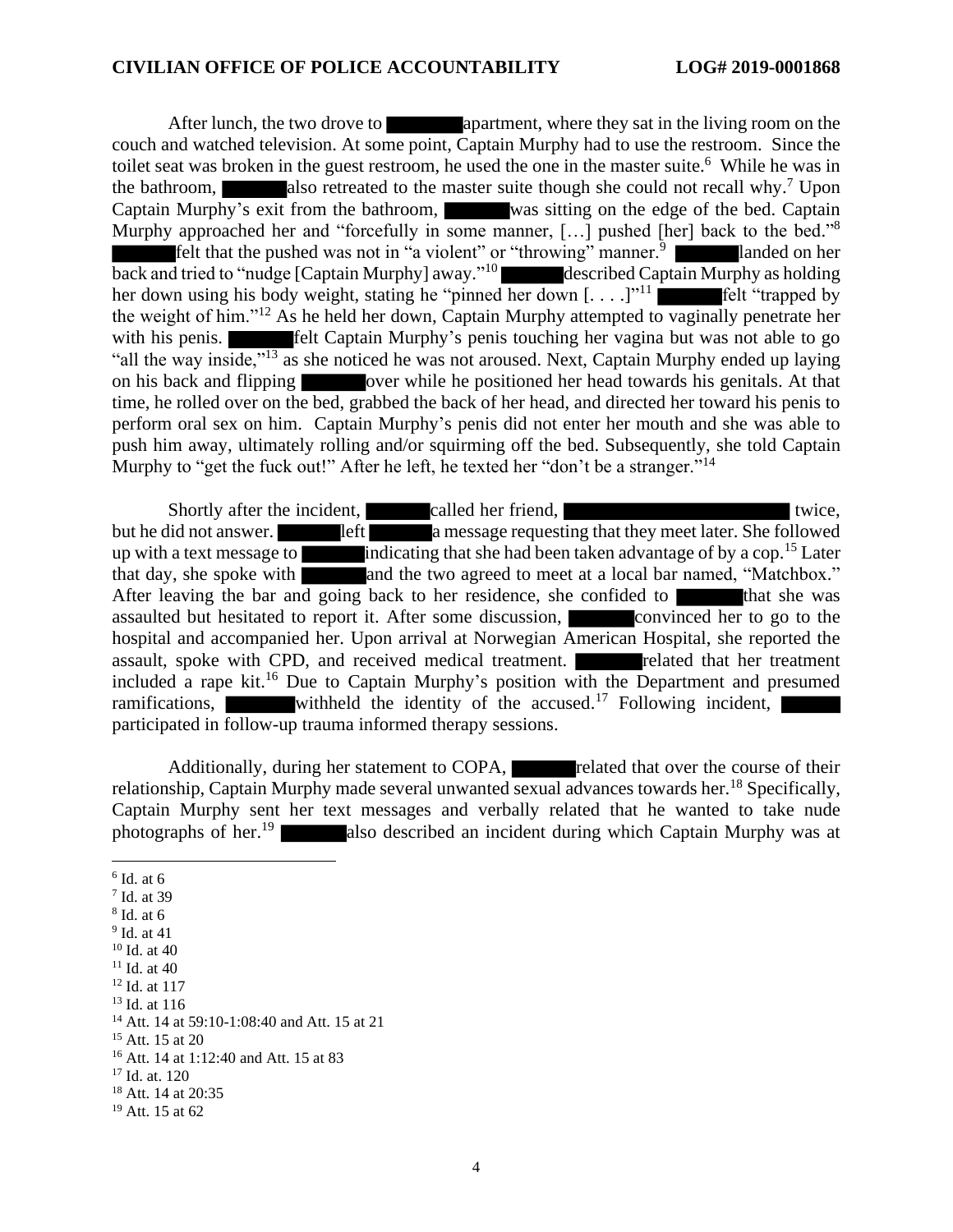CPD event and told her that he went to another floor and began touching himself at the thought of her.<sup>20</sup> Finally, also described an incident in 2015. During this incident, and Captain Murphy were standing outside of her building in the parking lot. Suddenly, Captain Murphy began to urinate on feet. Feet. Felated she wore wearing pink Old Navy flipflops and a summer dress at the time. When she confronted him about this behavior, Captain Murphy responded, "it just does it for me."<sup>21</sup> described it as "a sexual thing for him."<sup>22</sup>

On November 19, 2019, COPA conducted the statement of  $\sim$  23 told COPA investigators that on May 28, 2019, after waking up from a nap, several missed calls and text messages from  $^{24}$  One of the messages read, "Second thought. I just had a cop follow me home and take advantage of me. But who the fuck am I gonna(sic) call, the cops? $n^{25}$  Upon seeing this message, returned call, at which time they planned to meet later at a nearby bar called the Matchbox. During their initial meeting at the bar, they did not discuss the message, considering they were in a public place. However, after leaving and going back to apartment, shared some details regarding the incident. While at apartment, observed items on the floor that did not belong on the floor. mentioned that Captain Murphy become upset and knocked the items to the floor. Later, upon returning to apartment from the hospital, approximate the bedroom but did not see anything out of the ordinary.<sup>26</sup>

told to that earlier in the day, Mike (now known as Captain Murphy) was at her apartment and would not leave.<sup>27</sup> was unclear if ever verbally requested for Captain Murphy to leave; however, she went outside onto her balcony to smoke, as Captain Murphy did not like the smoke. When she returned inside, Captain Murphy wasshirtless and sitting on  $\sim$  couch with his chest exposed.<sup>28</sup>

described as crying and reluctant to discuss the incident. directly asked if she had been raped and nodded yes.<sup>29</sup> told that Captain Murphy had her on the bed and was trying to penetrate her, but she did not state if he successfully penetrated her or not.<sup>30</sup> hesitated to report the incident because she did not believe a rape kit would detect the assault because of Captain Murphy's inability to remain erect. However, after some convincing, agreed to go to the hospital and accompanied her to Norwegian Hospital.

While at the hospital, **learned** the Captain Murphy attempted to force to to perform oral sex on him.<sup>31</sup> After was evaluated and finished speaking with the police and

 $^{22}$  Id.

 $25$  Att. 20

<sup>27</sup> Att. 23 at 25:20

<sup>29</sup> Id. at 12:20

<sup>20</sup> Id. at 28- 29, 32

<sup>21</sup> Att. 15 at 58

<sup>23</sup> Att. 23 and 24

<sup>24</sup> Att. 23 at 7:00-8:25

<sup>26</sup> Att. 24 at 8:30-12:55

<sup>28</sup> Id. at 14:50-16:20

<sup>30</sup> Id. at 17:50-20:45

<sup>31</sup> Id. 16:25-22:50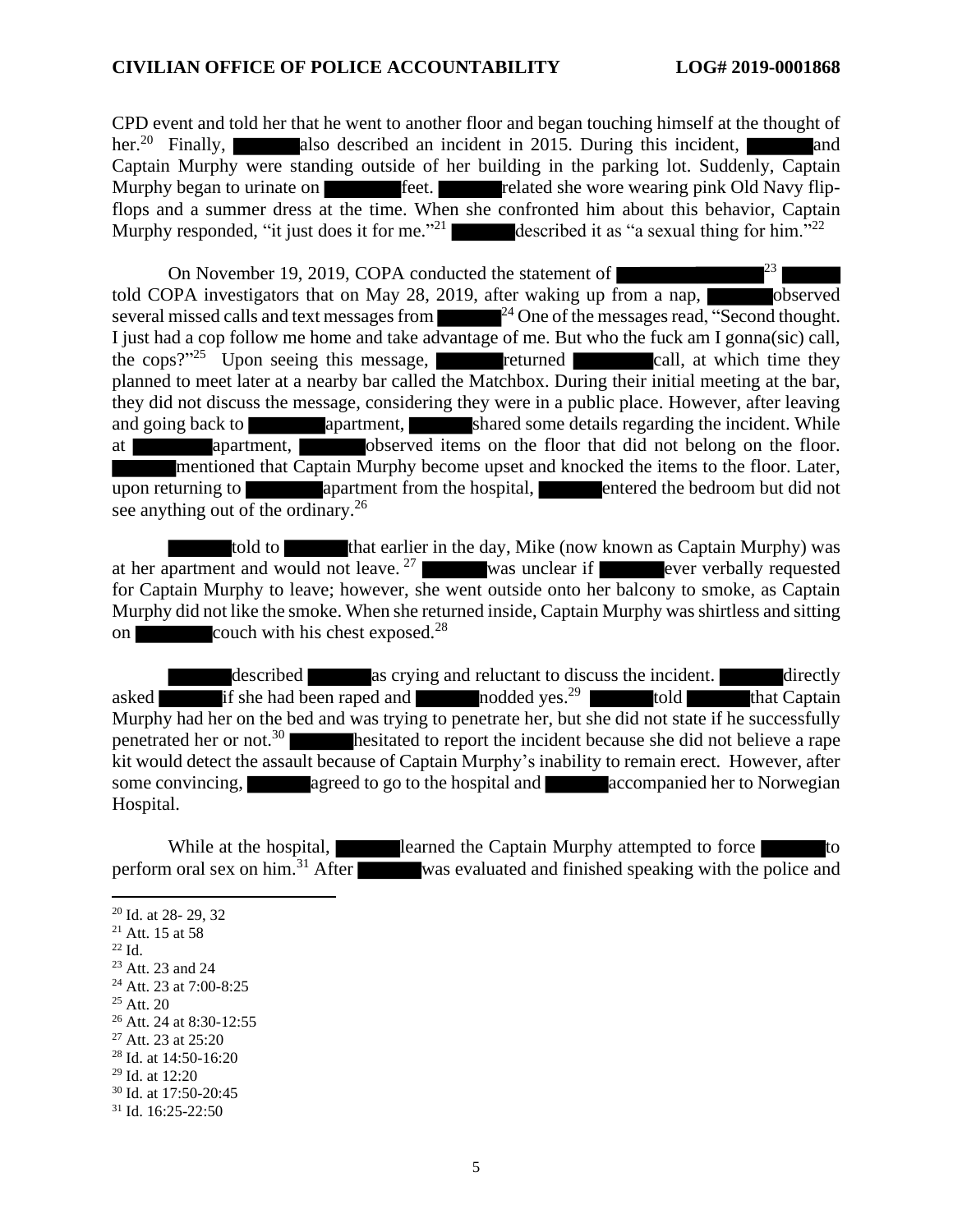hospital staff, the two returned to residence where they hung out and watched television.<sup>32</sup> To his knowledge, knew Captain Murphy from college and they were just friends.<sup>33</sup> He further added, relayed she had been assaulted by Captain Murphy on multiple occasions and at least once, she was tied up. However, she provided no further details regarding the alleged assaults.<sup>34</sup>

In a statement to COPA on December 14, 2020, **Captain Michael Murphy**<sup>35</sup> denied that he sexually assaulted Instead, Captain Murphy described a long-term dating relationship between the two. They two met during 2013, became friends, and almost immediately entered in to intimate/dating relationship. Although they occasionally took breaks away from one another, the two maintained the relationship through 2019.<sup>36</sup> During these breaks, they maintained their sexual relations when given the opportunity.<sup>37</sup>

#### *Relationship History*

During the dating period, was married, and Captain Murphy had a live-in girlfriend. Occasionally, the two couples socialized together and visited each other's residences.<sup>38</sup> At some point during their relationship, gave Captain Murphy a key to her apartment and would list him as her medical emergency contact person.<sup>39</sup>

In the beginning of their relationship, the two had sex frequently but over time their opportunities to see each other wanned. Their encounters included vaginal intercourse and oral sex. Captain Murphy described their relationship as entirely consensual, indicating that never complained to him about anything they did sexually, nor did she state his gestures/advances were unwanted. On the contrary, Captain Murphy felt the two were very affectionate towards one another, often holding hands and kissing. He further explained that their sexual encounters took place at both of their residences and in some instances the car. Captain Murphy asserted that both of them would both initiate sexual encounters, which were always consensual.<sup>40</sup>

## *May 28, 2019*<sup>41</sup>

When specifically asked about May 28, 2019, Captain Murphy related that he had not spoken with  $\blacksquare$  for at the most 6 weeks prior to May 28, 2019.<sup>42</sup> However, at some point he learned of the passing of dog and wanted to offer support. Therefore, on May 28, 2019, he and agreed to meet at a restaurant near her house for lunch.

<sup>32</sup> Id. at 27:00-27:15

<sup>33</sup> Att. 24 at 13:50-14:27 and 16:55-18:15

<sup>34</sup> Att. 23 at 29:23-31:00 and Att. 24 at 14:50-1610

<sup>35</sup> Att. 25 (Audio) and Att. 26 (Transcript)

<sup>36</sup> Att. 25 at 14:50-16:30

<sup>37</sup> Id. at 1:38:35-1:39:10

<sup>38</sup> Att. 25 at 6:30-11:50 and 17:40-18:45, Att. 26 at 35- 36

<sup>39</sup> Att. 25 at 12:50-14:00

<sup>40</sup> Id. at 26:05 and 33:35

<sup>41</sup> Id. at 35:25-52:10 and 53:35-1:14:39, Att. 26 at 36-40

<sup>42</sup> Id. at 1:28:00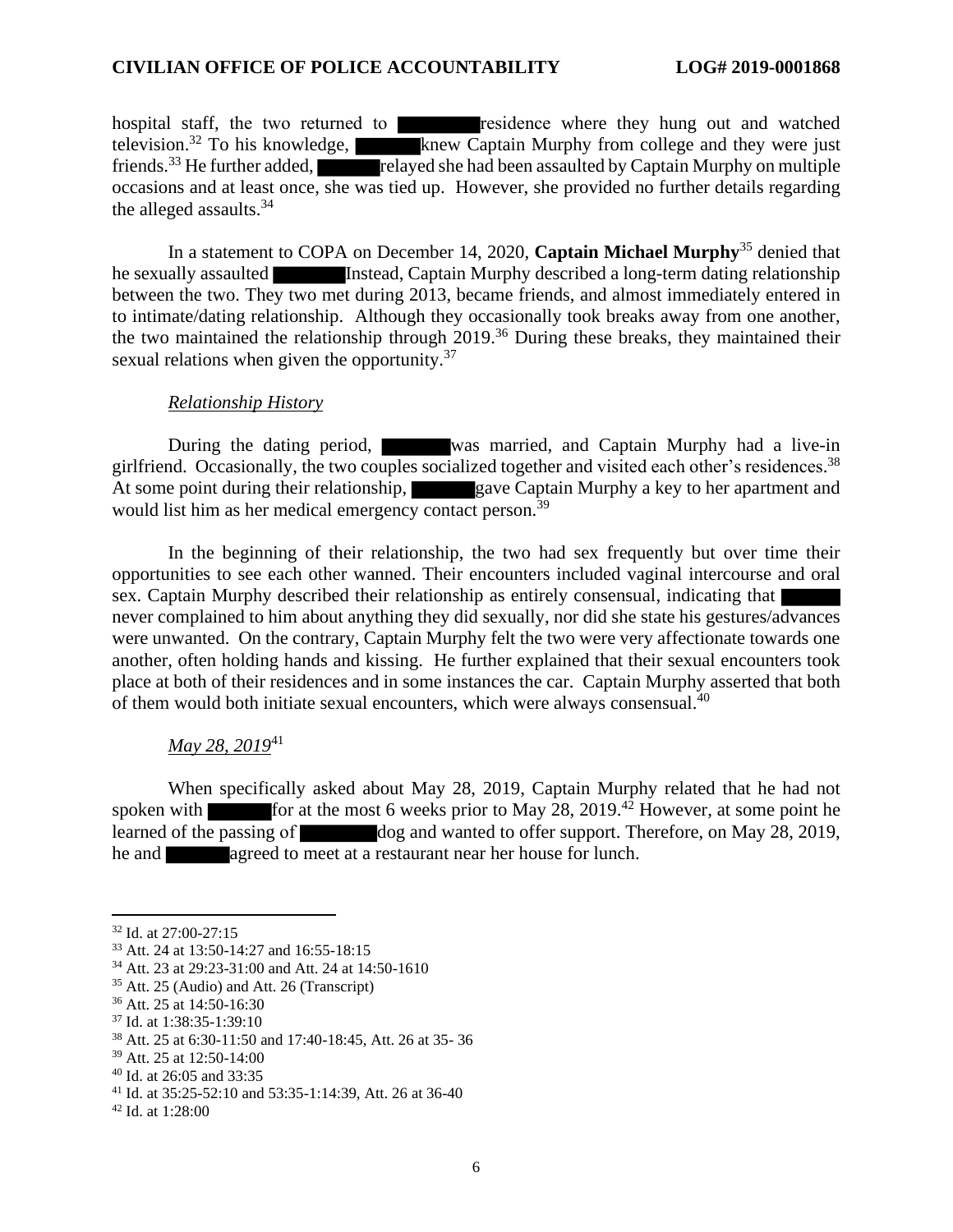During lunch, they conversed about the passing of her dog, but he did not recall any other details. He denied consuming any alcohol during lunch. After eating, they left together and went to condo.<sup>43</sup> Shortly after arriving, they began to watch a movie; however, did not appear interested. Instead, brought up a conversation the two had in 2013 during which she professed her love for him. also expressed some current feelings about their relationship and Captain Murphy had the impression that was trying to see if he was open to the idea of entering an exclusive relationship. In response, Captain Murphy expressed that he was not interested and suggested that **remain with her husband.**<sup>44</sup>

proceeded to stand in front of him and began to dance as he sat on the couch. Next, she lifted her shirt and bra, straddled him, and placed her breasts in his face. As he kissed her breasts, took his hand and said words to the effect of, "I want you to fuck me!" and led him into her bedroom.<sup>45</sup> Captain Murphy felt that this was out of character for as she never used such language or been that assertive.<sup>46</sup> He could not recall exactly how happened, but by the time they "hit the bed" she was naked from the waist down.<sup>47</sup>  $\blacksquare$  pulled Captain Murphy down onto the bed. Captain Murphy fell into **buttocks** region face-first and immediately rolled off of her due to an odor but continued to lay on the bed.<sup>48</sup> mentioned again that she wanted to have sex, but he was not aroused. After telling her that he could not perform, briefly attempted to arouse him by performing oral sex on him as he lay on his back. He stated he did not recall precisely where his hands were positioned but was certain that he did not hold head down near his penis. Ultimately, was unsuccessful at arousing him because he requires more foreplay, added that he sometimes requires sexual enhancement medications to assist with his performance. Once she saw that he was not aroused, abruptly stood up and headed into the bathroom.

Upon exiting the bathroom, asked Captain Murphy to leave, so he put his clothes on and left. Captain Murphy could tell was upset by her body language and one-word was upset by her body language and one-word responses to him, added it was also the first time he was unable to perform.<sup>49</sup> Captain Murphy believed **felt** rejected by him, which may have motivated her to make such allegations.<sup>50</sup> Captain Murphy has not had any verbal communication with since the day of incident. Based on their last conversation and behavior he believed it was best that he stops engaging with her.<sup>51</sup> At the conclusion of his statement with COPA, Captain Murphy denied all allegations.

<sup>43</sup> Id at 53:35-55:30

<sup>44</sup> Att. 26 at 35-37

 $45$  Id at 62.

<sup>46</sup> Att. 25 at 37:55-38:50

<sup>47</sup> Att. 25 at 37:55-38:50 and Att. 26 at 38

<sup>48</sup> Att. 26 at 39-40

<sup>49</sup> Id. at 1:33:10

<sup>50</sup> Id. at 1:30:40- 1:32:35

<sup>51</sup> Id. at 1:14:39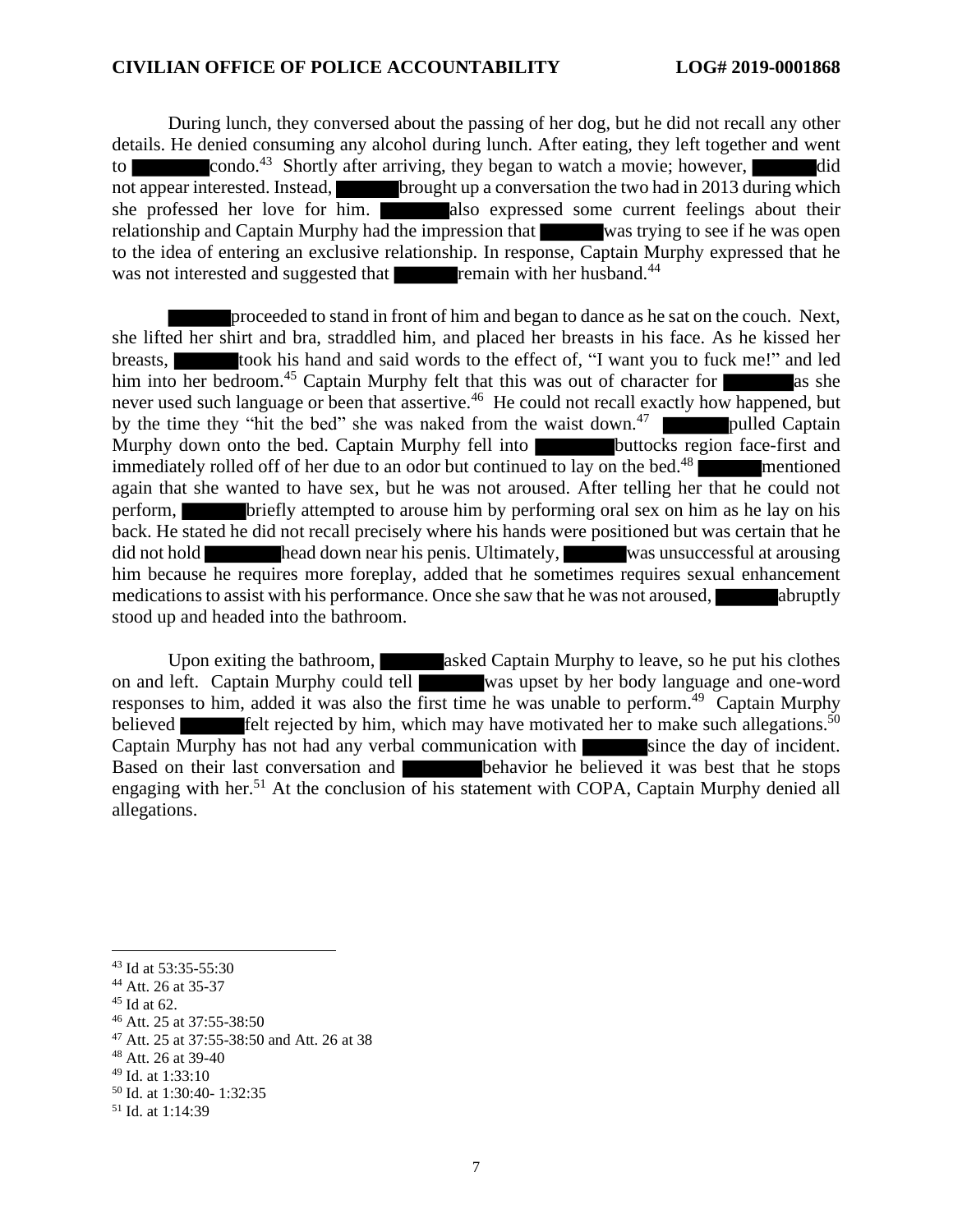### *Unwanted Sexual Advances*

On the topic of unwanted sexual advances, Captain Murphy stated that never complained to him about any verbal or physical sexually motivated gestures he made towards her.<sup>52</sup> Instead, Captain Murphy suggested the two equally displayed affection towards one another. Additionally, occasionally brought the physical attributes of other women to his attention. Moreover, she never complained to him about talking to or complimenting other women.<sup>53</sup>

With respect to the allegation regarding urinating on **Feet**, Captain Murphy stated that he sometimes urinates in the shower. He suggested this is the only way something like that could have occurred, since they have showered together. However, if it was a problem, she never communicated that to him.<sup>54</sup> As such, he denied the allegation.

### **b. Documentary Evidence**

According to the **Initiation Report**,<sup>55</sup> reported that while at her residence, she was forced to perform oral sex on a fellow graduate student from St. Xavier University and CPD Captain but refused multiple requests to provide a name for the accused. The related they had known each other for 4 years and had a previous consensual sexual relationship.

Similarly, the **Original Case Incident Report RD# JC** <sup>56</sup> documents a criminal sexual assault reported on May 29, 2019 by The narrative states was sexually assaulted at her residence after having lunch and returning to her apartment with the offender. She related he forced her to perform oral sex on him. The report further adds that alleged that he "forced himself on her."<sup>57</sup> refused to identify the offender for fear of her safety. She mentioned that although the two had consensual sexual relations in the past, the encounter on May 28, 2019 was not consensual.

Further investigation revealed records from **CPD's Bureau of Detectives Division**<sup>58</sup>. CPD attempted to interview on multiple occasions. However, she did not provide a statement stating she did not believe she had enough evidence. The Detective records further document that refused a rape kit at the hospital.<sup>59</sup> On May 31, 2019, CPD obtained video from building at W. St., Chicago, IL. Ultimately, CPD's case was "Suspended" due to lack of cooperation and the unknown identity of the offender.

<sup>55</sup> Att. 1

<sup>52</sup> Att. 25 at 31:25 and 44:50

<sup>53</sup> Id. at 50:25-52:15

<sup>54</sup> Id. at 27:53-31:25

<sup>56</sup> Att. 2

<sup>57</sup> Id.

<sup>58</sup> Att. 4

<sup>59</sup> Id. at 11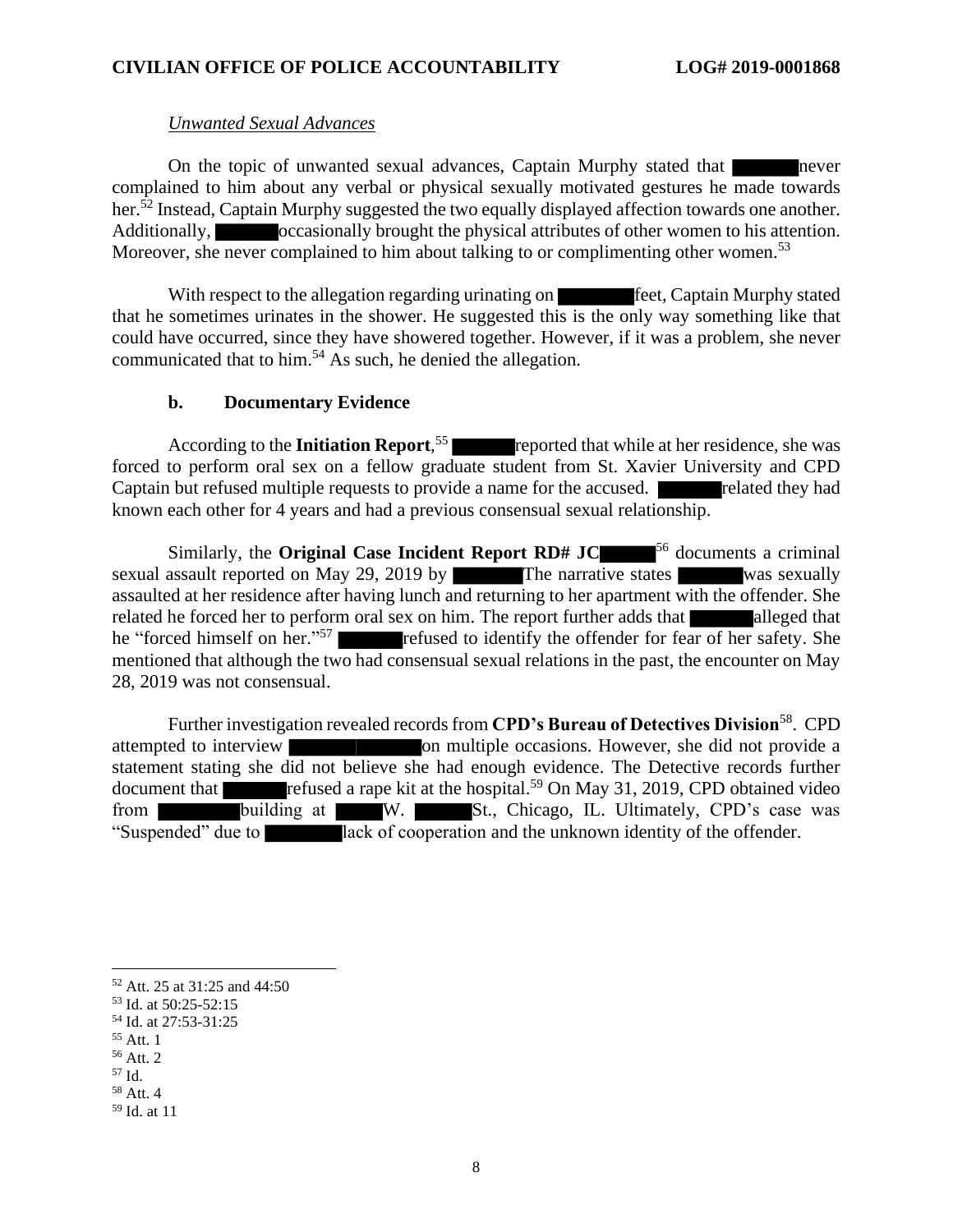According to the Detective's **Case Supplemental Report**, <sup>60</sup> CPD obtained and reviewed surveillance video from building form the date of this incident.<sup>61</sup> was observed on video entering her building with an unknown male offender. However, after an hour and a half or so the male is observed leaving the building.

was observed leaving the building and returning with another unknown male, who appears to be the male seen with  $\Box$  at the hospital on BWC. They are observed kissing in the hall prior to getting on the elevator. After leaving together and returning, the two were observed holding hands, smoking, snuggling, and kissing. After a few hours, the pair exited the building again. This time they were observed standing outside waiting on a rideshare. Appeared to have changed clothes and was now wearing the clothes she wore to hospital.

The **Office of Emergency Management Communications** (**OEMC**) event number 1914901239<sup>62</sup> documents a call initiated by a Nurse at Norwegian American Hospital requesting for police service regarding a sexual assault that took place on May 28, 2019 inside of the victim's condo unit on

**Medical Records**<sup>63</sup> retrieved from Norwegian American Hospital documents treatment administered to on May 29, 2019. Records reflect that she reported an assault by a known person at her home address on May 28, 2019 at approximately 3:00 p.m. She reported vaginal and oral penetration without a condom. washed, brushed her teeth, and changed her clothes after the assault occurred. Although she initially requested a rape kit, she later signed a release refusing a sexual assault exam and rape kit, stating she only wanted to be treated. 64

#### **c. Digital Evidence**

Responding Officers Wilbur Calicdan # and Carolina Salamanca # activated their **Body-worn cameras**  $(BWC)^{65}$  as they investigated the incident and interacted with Upon their arrival, is observed lying in bed accompanied by a male, later identified as She relates that on May 28, 2019, between 3 p.m. and 5 p.m., she was assaulted by a CPD officer after having lunch with him, but she is uncomfortable with identifying him by name because of his high rank with CPD. However, she relays that they met at St. Xavier University and has known him for 4 years.

relates the accused followed her upstairs, forced himself on her, and attempted to force her to perform oral sex on him. She also states this was not the first time this happened.<sup>66</sup> However, they had consensual sex once or twice in the past, but this was not one of those times.<sup>67</sup>

 $60$  Att. 13

<sup>&</sup>lt;sup>61</sup> It should be noted that although COPA also obtained this footage, COPA was unable to view portions of the footage using its electronic equipment. Specifically, COPA was unable to view the footage of with the man now known to be

 $62$  Att. 3

<sup>63</sup> Att. 12

<sup>&</sup>lt;sup>64</sup> Id. at 8, 22-25

 $65$  Att. 5 and 6

<sup>66</sup> Att. 5 at 8:25-8:36

<sup>67</sup> Id. at 8:45-9:05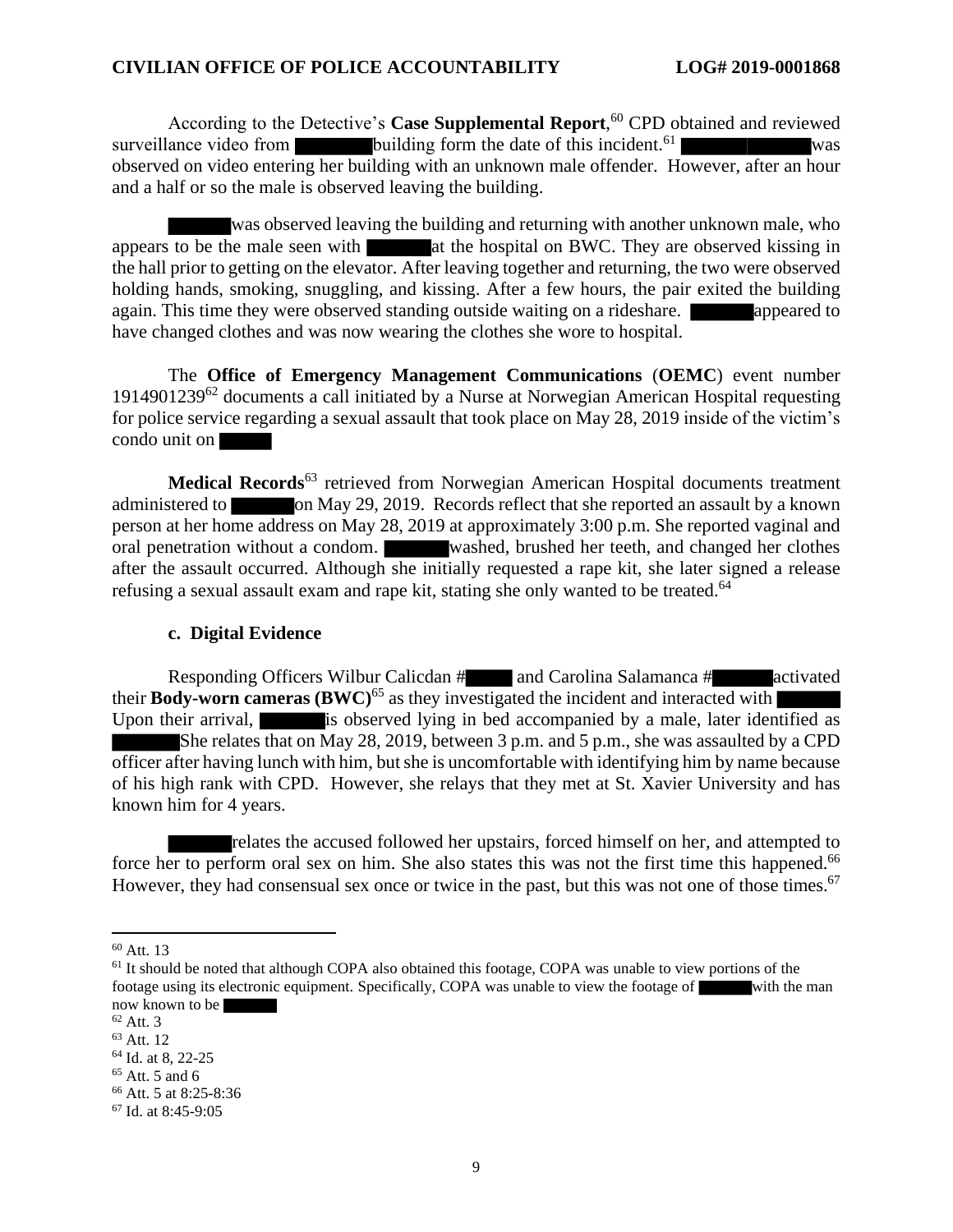states prior to this incident, she stopped spending so much time with him because he had become "more and more aggressive and inappropriate."<sup>68</sup>

In the **surveillance videos**<sup>69</sup> obtained by CPD from the property management company of residence at W. Chicago, IL, she, and Captain Murphy are observed exiting a black 4-door sedan, enter a building, and proceed through the lobby. After some time, Captain Murphy is observed exiting the elevator and building.

COPA obtained **text messages from <b>from from** from her personal cell phone. The messages appear to reflect conversation between and Captain Murphy. On May 28, 2019, at 11:56 a.m., received a message from Captain Murphy inviting her out to lunch. Although **initially declined**, she later agreed to meet him at the Milliard's Tavern on Milwaukee Avenue.<sup>71</sup> On the same date at 6:00 p.m., Captain Murphy sent two texts stating, "Don't be a stranger lol," and "You're cute."<sup>72</sup>

In addition, COPA received copies of **text messages from**  $^{73}$  On May 28, 2019, at 1:35 p.m., received a message from asking if he wanted to hang out. Later, at 6:17 p.m., received a follow-up message that read, "Second thought. I just had a cop follow me home and take advantage of me. But who the fuck am I gonna (sic) call, the cops?"

### **VI. LEGAL STANDARD**

For each Allegation COPA must make one of the following findings:

- 1. Sustained where it is determined the allegation is supported by a preponderance of the evidence;
- 2. Not Sustained where it is determined there is insufficient evidence to prove the allegation by a preponderance of the evidence;
- 3. Unfounded where it is determined by clear and convincing evidence that an allegation is false or not factual; or
- 4. Exonerated where it is determined by clear and convincing evidence that the conduct described in the allegation occurred, but it is lawful and proper.

A **preponderance of evidence** is evidence indicating that it is **more likely than not** that the conduct occurred and violated Department policy. *See Avery v. State Farm Mutual Automobile Insurance Co.*, 216 Ill. 2d 100, 191 (2005), (a proposition is proved by a preponderance of the evidence when it has found to be more probably true than not). If the evidence gathered in an

<sup>68</sup> Id. at 4:25-4:40

<sup>69</sup> See physical file. Videos unable to upload to CMS.

<sup>70</sup> Att. 21 & 22

<sup>71</sup> Att. 21

 $72$  Id.

<sup>73</sup> Att. 20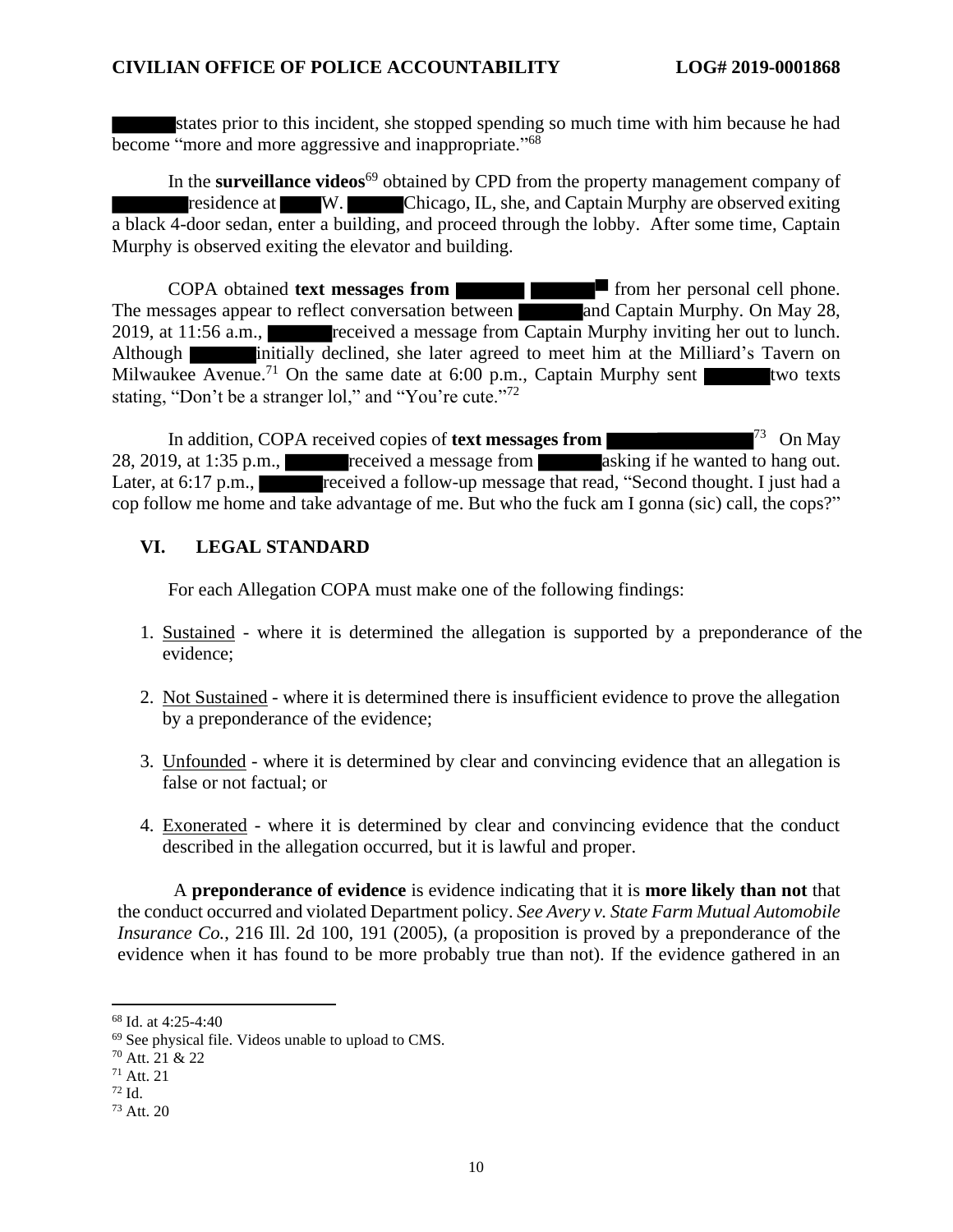investigation establishes that it is more likely than not that the misconduct occurred, even if by a narrow margin, then the preponderance of the evidence standard is met.

**Clear and convincing evidence** is a higher standard than a preponderance of the evidence but lower than the "beyond-a-reasonable doubt" standard required to convict a person of a criminal offense. See *e.g.*, *People v. Coan*, 2016 IL App (2d) 151036 (2016). Clear and Convincing is defined as a "degree of proof, which, considering all the evidence in the case, produces the firm and abiding belief that it is highly probable that the proposition . . . is true." *Id*. at ¶ 28.

## **VII. ANALYSIS**

#### **a. Credibility Assessment**

The credibility of an individual relies primarily on two factors: 1) the individual's truthfulness and 2) the reliability of the individual's account. The first factor addresses the honesty of the individual making the statement, while the second factor speaks to the individual's ability to accurately perceive the event at the time of the incident and then accurately recall the event from memory. In this case, COPA is unable to find that a preponderance of the evidence demonstrates that either or Captain Murphy's account more credible.

Captain Murphy, as the accused, has a motive to portray these events in a manner that does not place blame or culpability on himself. However, there is insufficient evidence to demonstrate that his account is either incredible or more credible than as there was no objective evidence to either corroborate or refute his account.

Furthermore, COPA found **account lacks a degree of credibility.** During her statement, appeared vague and evasive with respect to the nature of her prior relationship with Captain Murphy. At times, appeared to characterize it as merely a friendship from her perspective, while characterizing Captain Murphy's feelings and actions as overtly sexual and romantic to the point of repulsing her. At other times, she seemed to concede that she also had romantic feelings for him. Furthermore, during her statement to COPA, denied a prior sexual relationship with Murphy, but during her conversation with responding officers on bodyworn camera, related they had consensual sex once or twice in the past. Additionally, medical records and the case incident report state that reported vaginal and oral penetration by the accused. However, in her statements to COPA, oral penetration was attempted but unsuccessful. Unfortunately, due to unwillingness to provide a second statement to COPA, COPA was unable to gain explanations or clarifications from her that might explain these inconsistencies.

Therefore, COPA is unable to find that a preponderance of the evidence demonstrates that either **or Captain Murphy's account more credible.**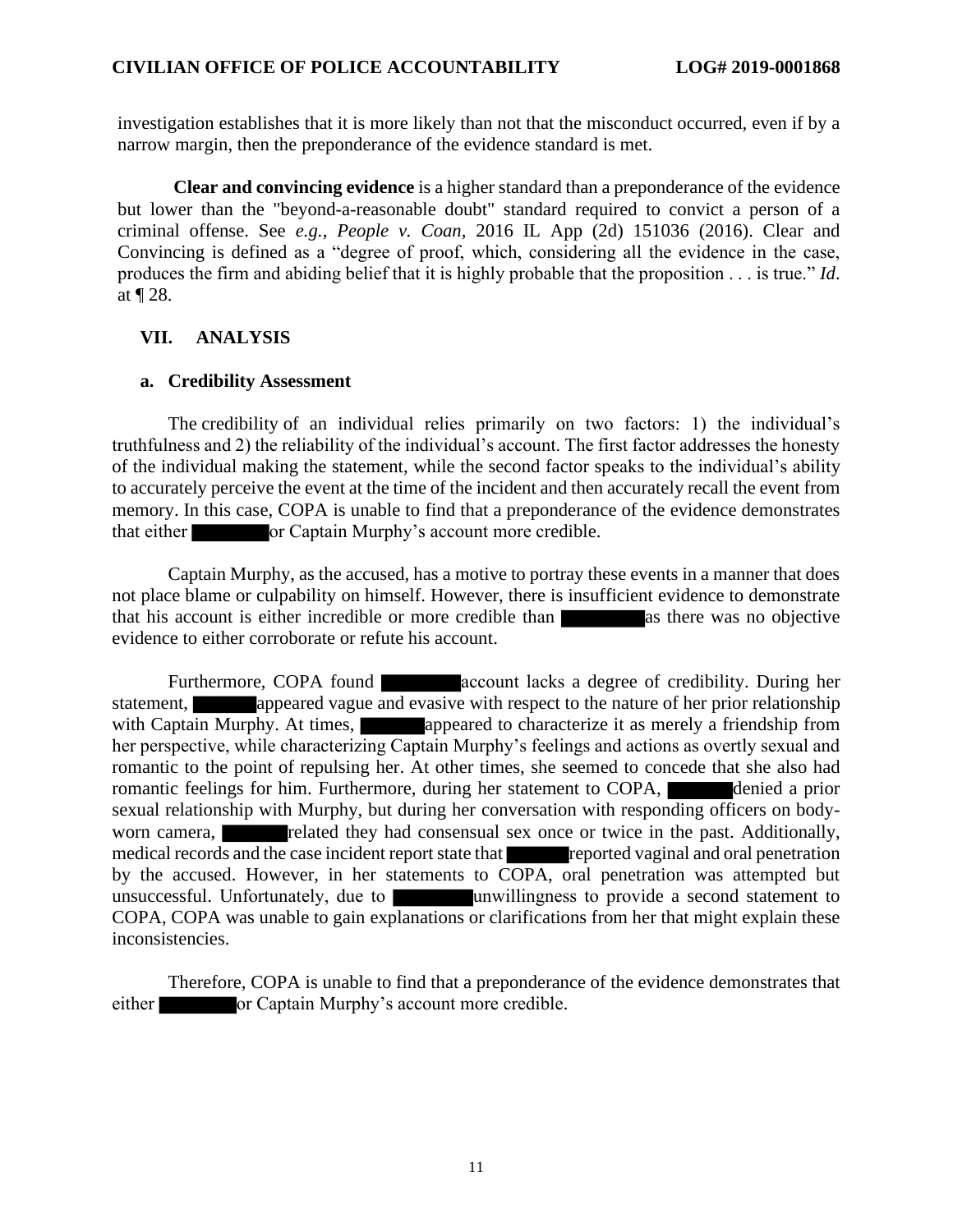# **b. Allegations**

COPA finds that **Allegation #1** against Captain Murphy alleging that he urinated on feet without her consent is **Not Sustained**. COPA found no evidence to support the claim. Although Captain Murphy admitted to urinating during showers with he did not admit to intentionally urinating on her feet and asserted she never complained or had issue with him urinating in the shower.<sup>74</sup> Moreover, the incident described was alleged to have occurred outside of her residence, not in the shower. There were no witnesses or other independent evidence to corroborate this incident. Without any sufficient evidence to support the allegation, COPA finds this allegation is Not Sustained.

Likewise, COPA finds **Allegations #2-4** against Captain Murphy that on May 28, 2019, he held down on a bed with his body weight, attempted to place his penis in her vagina, and attempted to force her to perform oral sex on him are **Not Sustained**. COPA received two conflicting stories regarding Captain Murphy and **prior** relationship and the events that took place on the day in question. As previously stated, COPA is unable to find either Captain Murphy or more credible. Although reported this incident to CPD, and hospital staff close in time to the incident's occurrence, these accounts were inconsistent with each other. As previously stated, denied oral penetration to COPA, but reported oral penetration according to CPD reports and medical records. These inconsistencies coupled with COPA's inability to find **credible** are impediments to reaching a sustained finding. Without any additional information and/or independent witnesses to corroborate or contradict either account, COPA remains unsuccessful in determining the validity of the claims and these allegations are Not Sustained.

Lastly, COPA finds that **Allegation #5** against Captain Murphy alleging that he made unwanted sexual advances toward **is also Not Sustained**. Again, COPA found no evidence in the form of text messages or outcry witnesses to support the claim. Moreover, Captain Murphy adamantly denied that all advances made were nonconsensual and that ever brought it to his attention that she was offended or upset by any comments or gestures. Additionally, during statement, COPA found it difficult to determine if/when the examples described were unwanted or not. Therefore, this allegation is Not Sustained.

# **VIII. CONCLUSION**

Based on the analysis set forth above, COPA makes the following findings:

| <b>Officer</b>                          | <b>Allegation</b>                                                                                                                                                                                   | <b>Finding</b>       |
|-----------------------------------------|-----------------------------------------------------------------------------------------------------------------------------------------------------------------------------------------------------|----------------------|
| <b>Captain Michael</b><br><b>Murphy</b> | 1. It is alleged on or about an unknown date<br>and time during the summer of 2015 at or<br>near the location of W.<br>St.,<br>Chicago, IL, the accused urinated on<br>foot without her<br>consent. | <b>Not Sustained</b> |

<sup>74</sup> Att. 25 at 28:00-31:20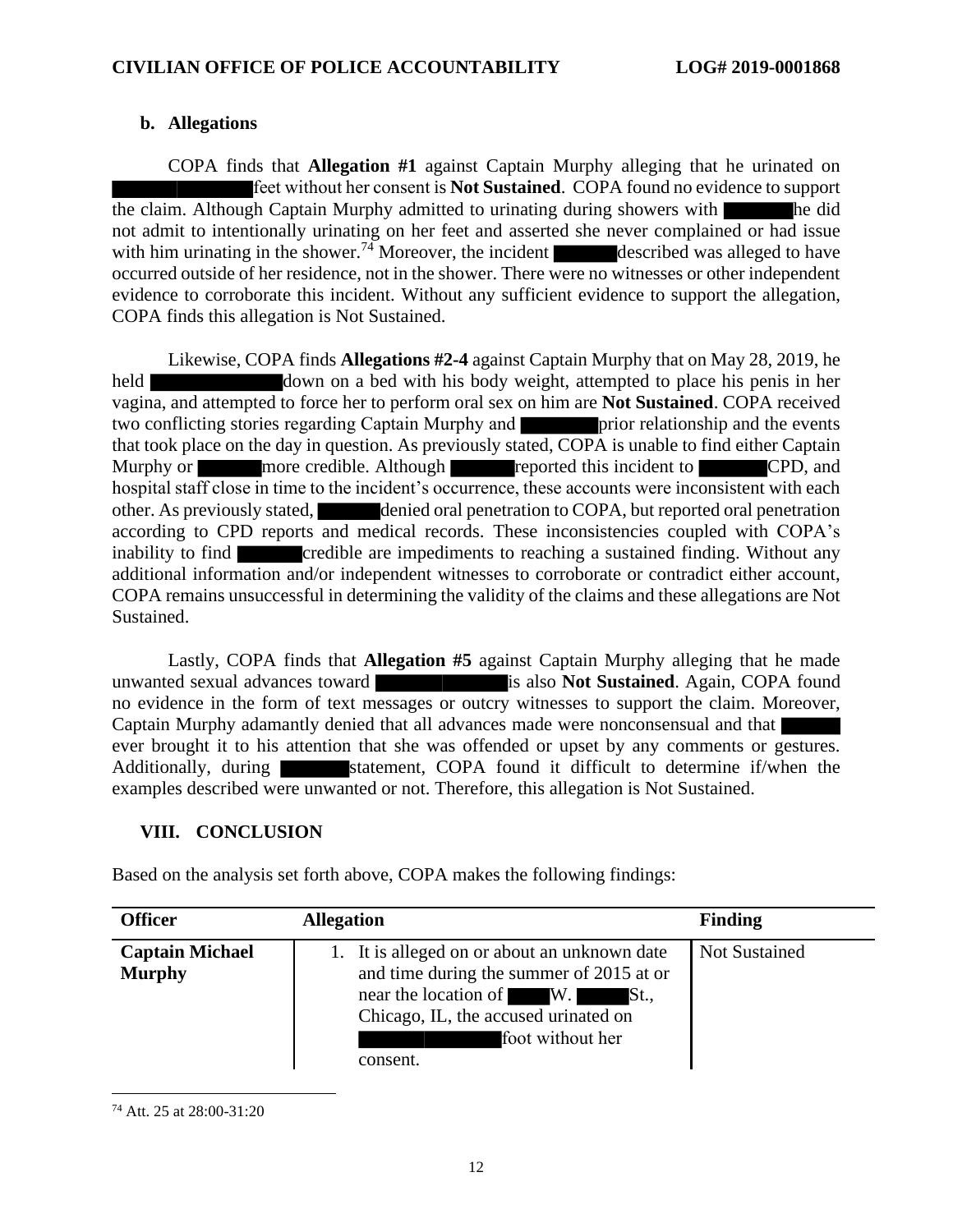|  | 2. It is alleged that on or about May 28, 2019,<br>W.<br>St., Chicago, IL<br>at or near<br>at approximately 3:00pm -6:00 pm, the<br>accused used his body weight to hold<br>down on a bed without<br>her consent.               | Not Sustained        |
|--|---------------------------------------------------------------------------------------------------------------------------------------------------------------------------------------------------------------------------------|----------------------|
|  | 3. It is alleged that on or about May 28, 2019,<br>W.<br>St., Chicago, IL<br>at or near<br>at approximately 3:00pm -6:00 pm, the<br>accused attempted to place his penis inside<br>vagina without her<br>consent.               | <b>Not Sustained</b> |
|  | 4. It is alleged that on or about May 28, 2019,<br>St., Chicago, IL<br>at or near W.<br>at approximately 3:00pm -6:00 pm, the<br>accused pushed<br>head<br><u> Tanzania y provinc</u><br>towards his penis without her consent. | <b>Not Sustained</b> |
|  | 5. It is alleged that on or about various<br>unknown dates and times from 2014-2019<br>at various unknown locations the accused<br>made unwanted verbal sexual advances<br>towards                                              | <b>Not Sustained</b> |
|  |                                                                                                                                                                                                                                 |                      |

# Approved:



8/23/2021

Matthew Haynam *Deputy Chief Administrator* Date